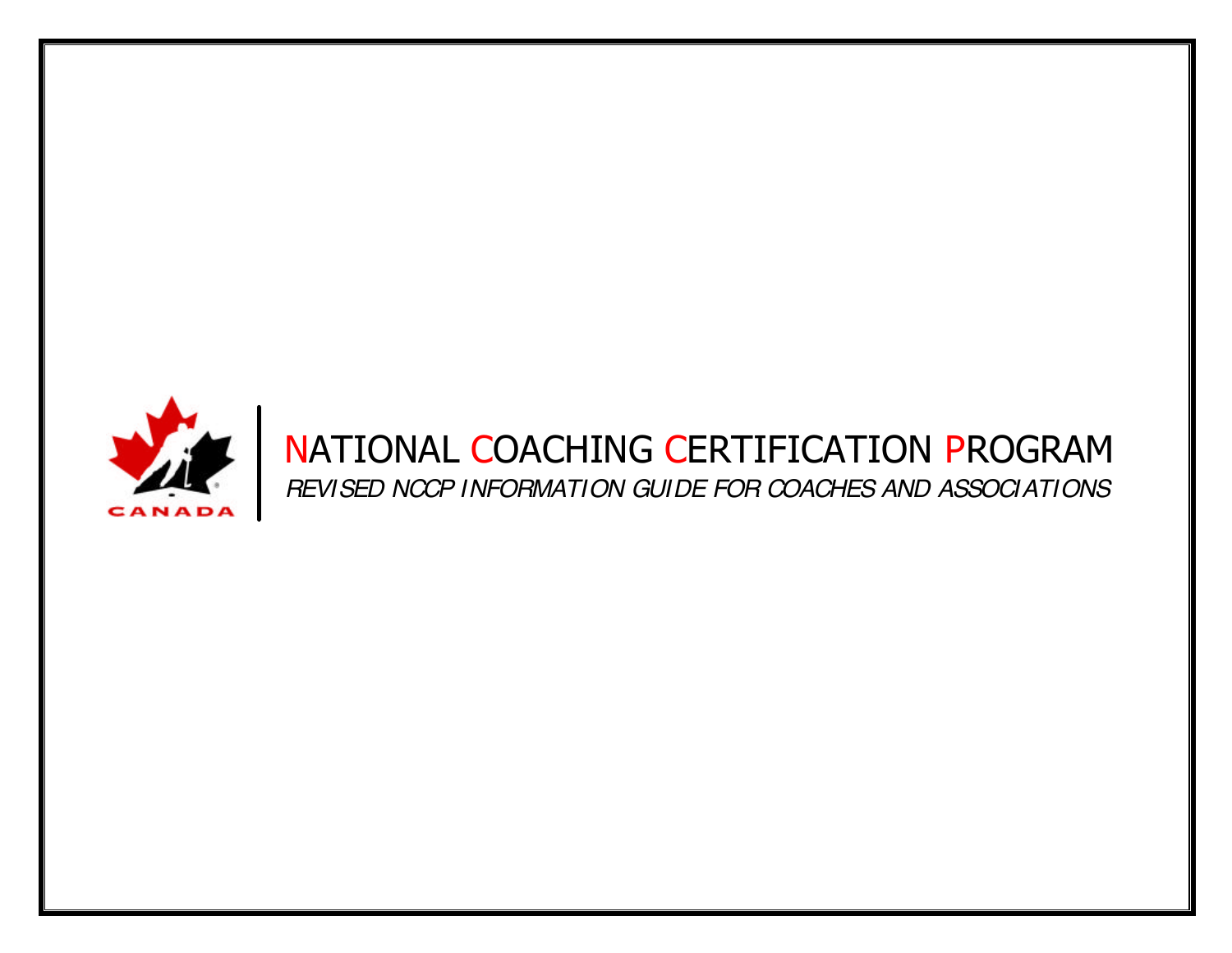



## **Forward**

Hockey Canada Coaching Committee has identified the need for this document as we enter a very critical stage of the transition from the current National Coaching Certif ication Program to the new NCCP that will require coaches to demonstrate their coaching competencies. The new NCCP model will align the development of hockey players with the development of Canadian coaches who are the leaders, teachers and organizers of young players in this country.

This document will serve as a guide for administrators, coaches, parents, players and other volunteers to better understand the intent and structure of the New NCCP model.

This document will be divided into three main components. **The First Component** will focus on the athlete development model and the history of how the current CBET model was derived. **The Second Component** will investigate the structure of the current model. Key principles of athlete development, coach development, growth and development, core and supplementary programs will be discussed. **The Third Component** will answer frequently answered questions regarding the new coach development model.

The Athlete Development Committee strongly believes that the structure of the new program will not only enhance the learning experience for coaches but ultimately will benefit the most important members of Hockey Canada the girls and boys who play the game.

Sincerely,

Dean McIntosh Barry Reynard Paul Carson HOCKEY CANADA HOCKEY CANADA HOCKEY CANADA

any Veyn and

Manager, Coaching **Chairman, ADC** Director, Development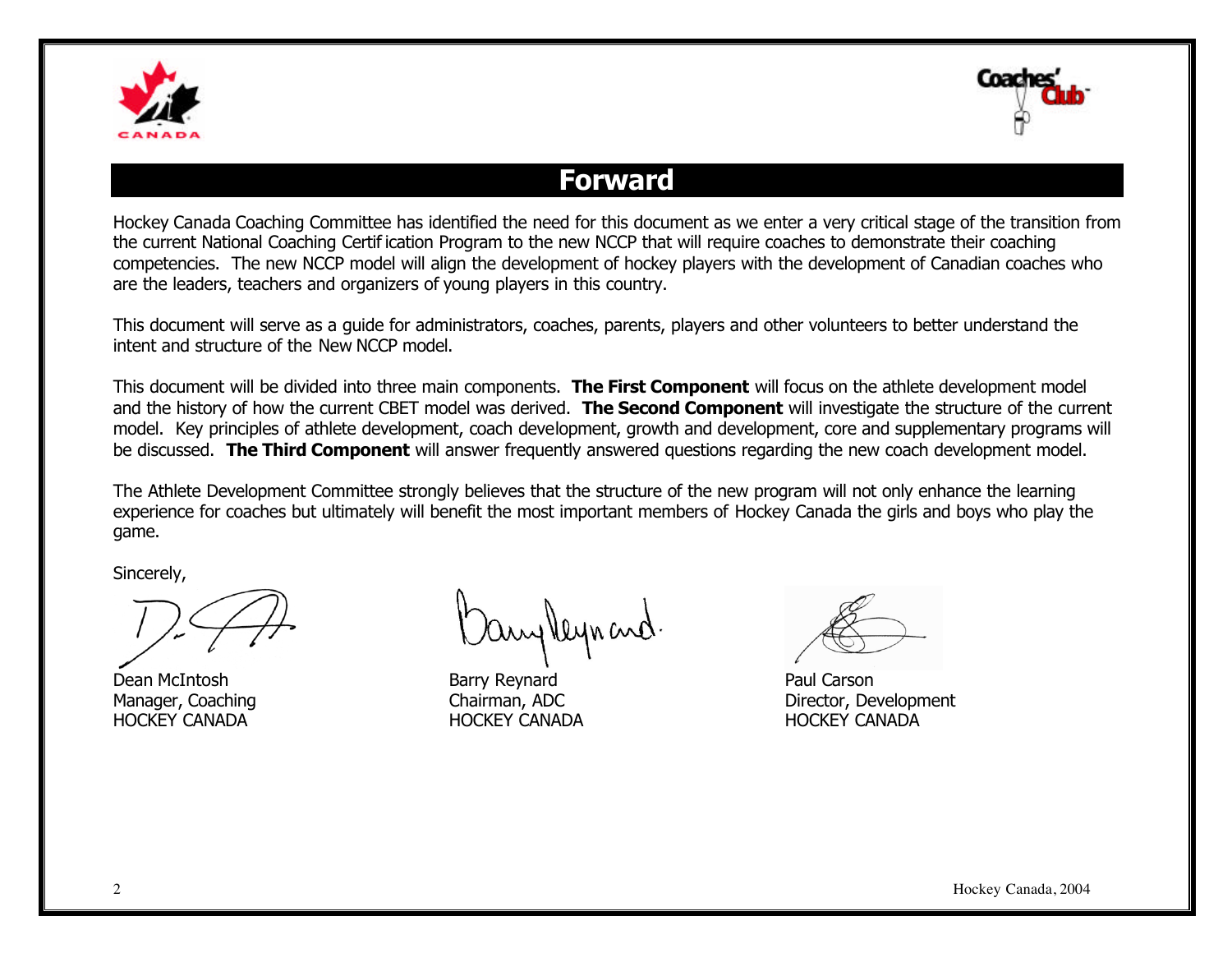



The Athlete Development Model The CBET NCCP Model

## **The First Component The Second Component**

CBET Historical Timelines **Defining the Streams of Coaching** 

Where we go from here Mapping out the coaching experience

Implementation Plans What is certification?

What is equivalency?

## **The Third Component**

Frequently asked Questions about the CBET model

Who is accountable for the program?

How will the clinics be administered?

Why is this program better?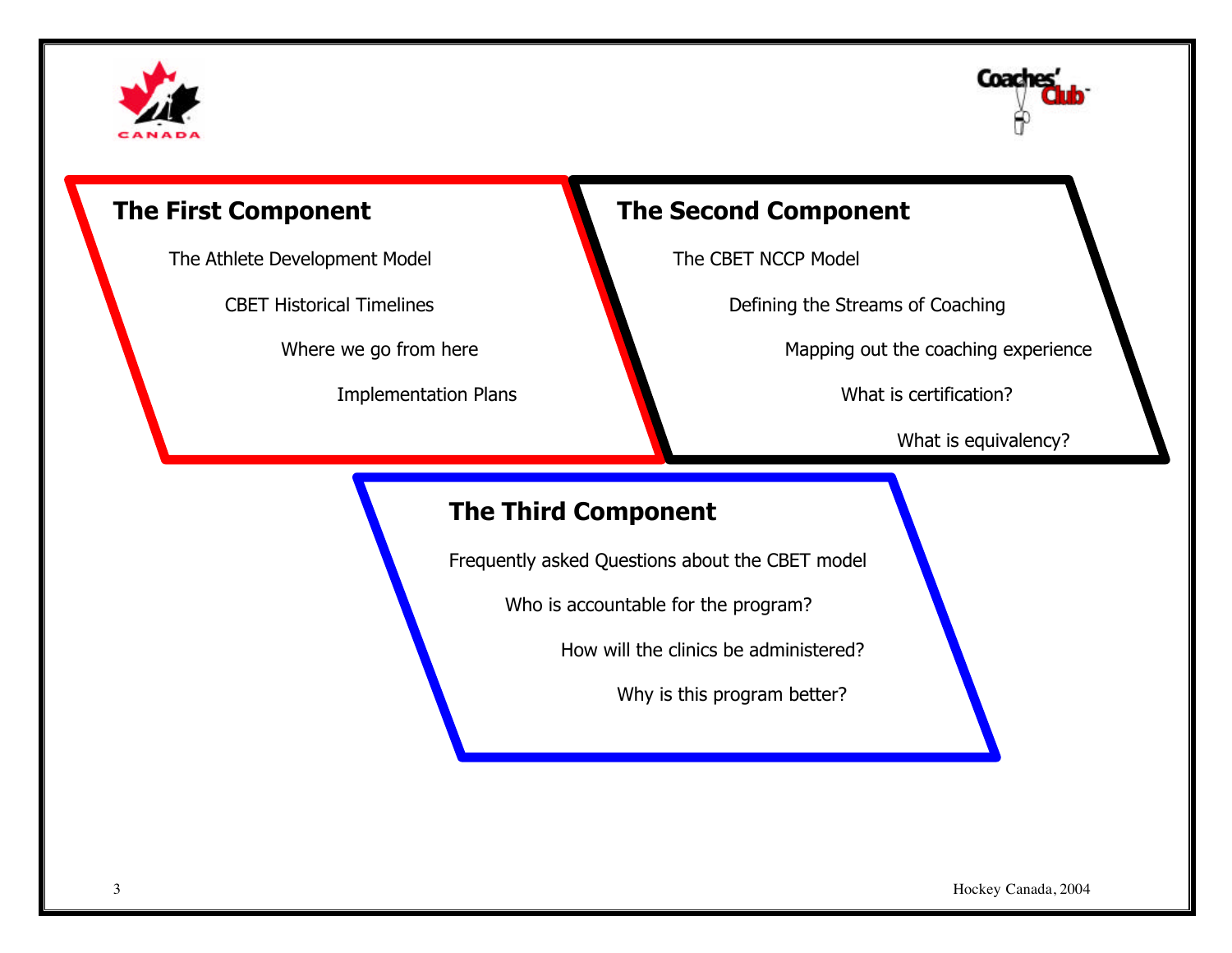



## **The First Component**

# **The Athlete Development Model**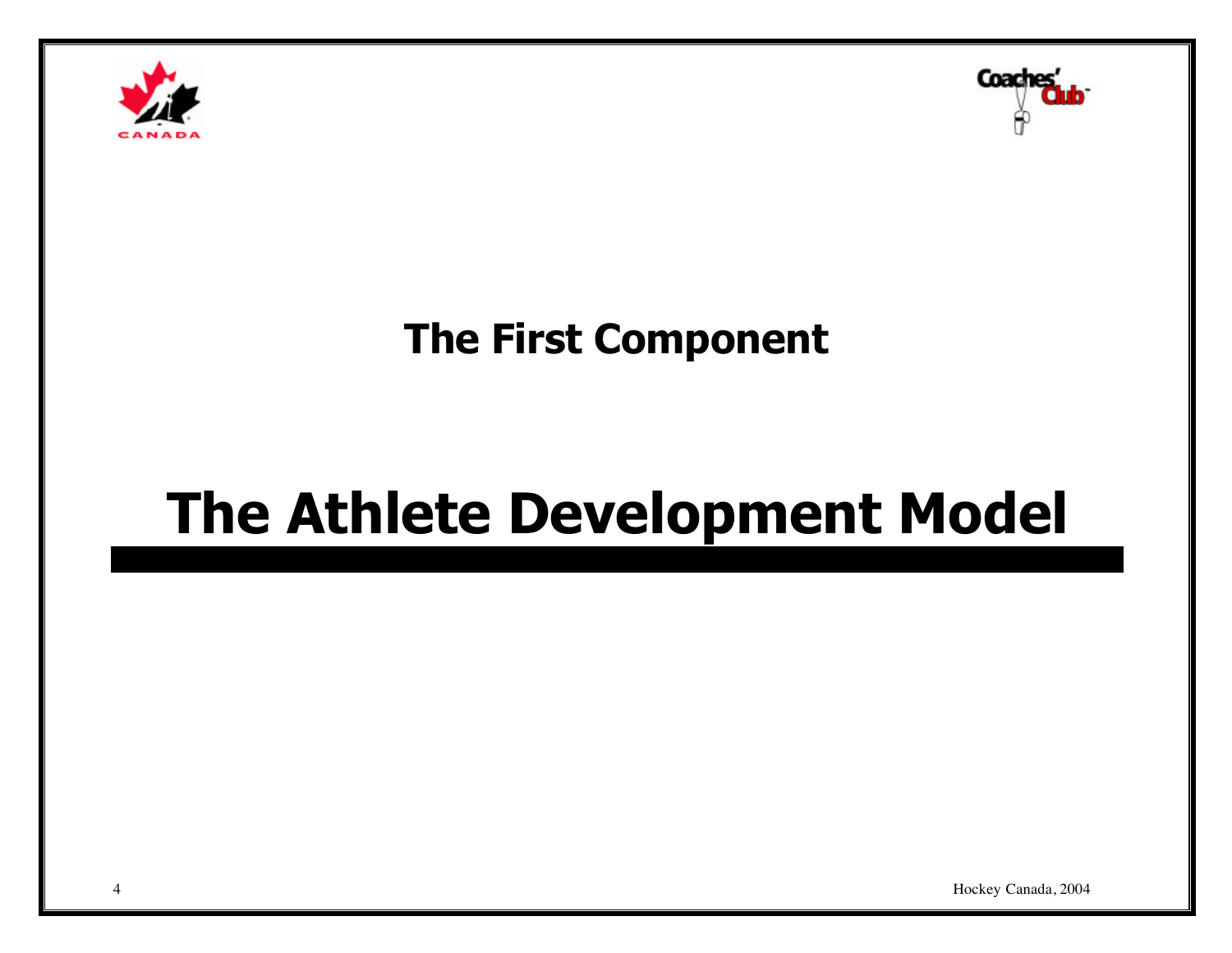



֦

## **The Athlete Centred Model**

The experience that hockey players will have in the game is influenced by a number of external and internal factors. However, generally speaking the players will stay in the sport if their experience in the sport is a positive one. In order to do this we have to remember that the program needs to be centred on the participant's needs. This **Athlete Centred Model** has been the driving factor and focal point in the re-design of the NCCP.

The athlete centred model solidly supports the Hockey Canada mission **to lead, develop and promote positive hockey experiences. Hockey Canada believes:**

- ♦ In a positive hockey experience for all participants, in a safe, sportsmanlike environment.
- ♦ In the development of life skills which will benefit participants throughout their lives.
- ♦ In the values of fair play and sportsmanship, including the development of respect for all people by all participants.
- ♦ In hockey opportunities for all people regardless of age, gender, colour, race, ethnic origin, religion, sexual orientation, or socio-economic status and in both official languages.
- ♦ In the importance for participants to develop dignity and self- esteem.
- ♦ To instill the values of honesty and integrity in participants at all times.
- ♦ In the promotion of teamwork, and the belief that what groups and society can achieve as a whole is greater than that which can be achieved by individuals.
- ♦ In the country of Canada, its tradition in the game of hockey, and the proud and successful representation of this tradition around the world.
- ♦ In the value of hard work, determination, the pursuit of excellence and success in all activities.
- ♦ In the benefits of personal and physical well- being.

The following model attempts to portray the options that a young player has when moving through the system. As is clearly outlined a player can enter into Canada's hockey system at any time. Evidence can be found that this is happening by taking a brief glance at the recreational leagues across the country.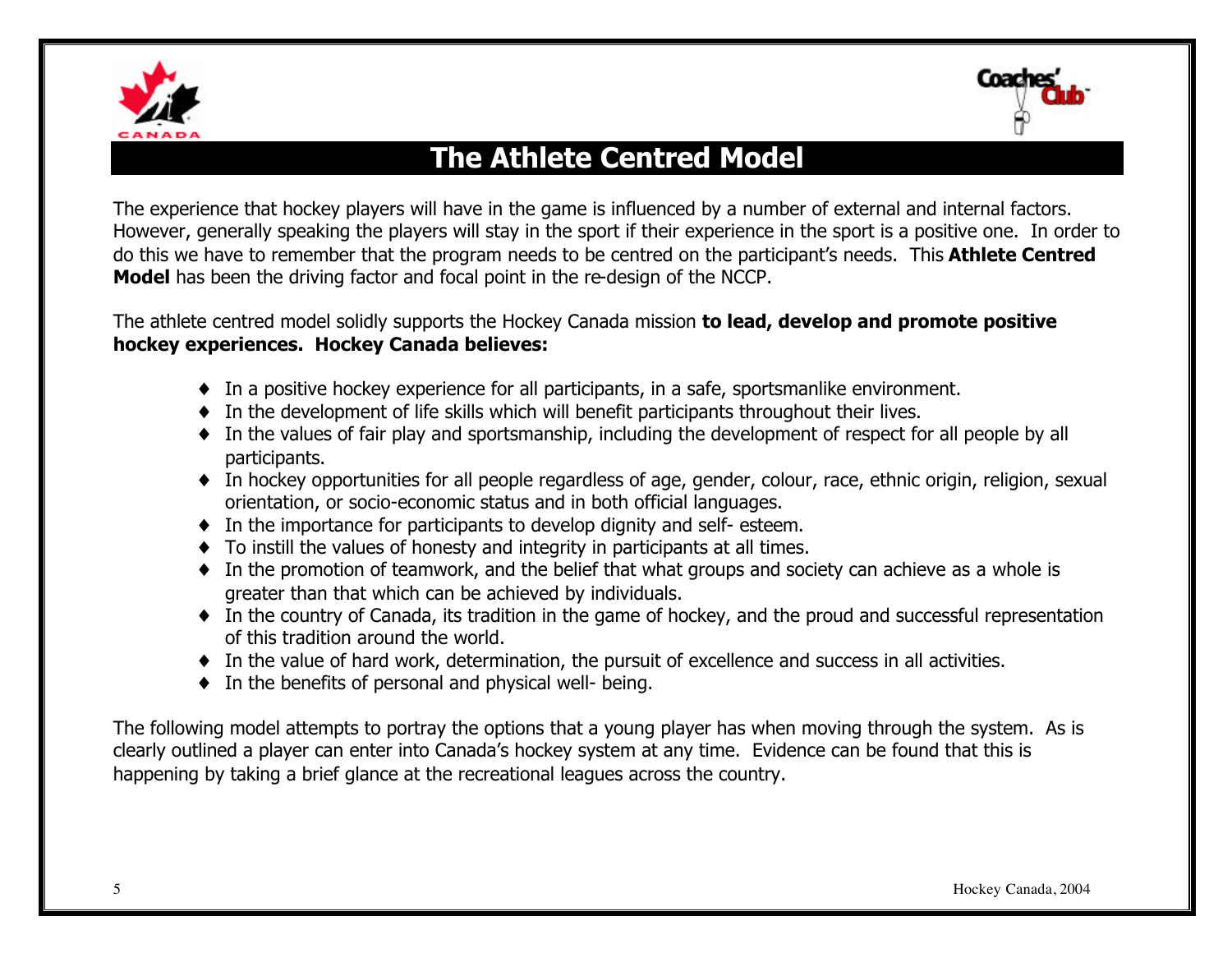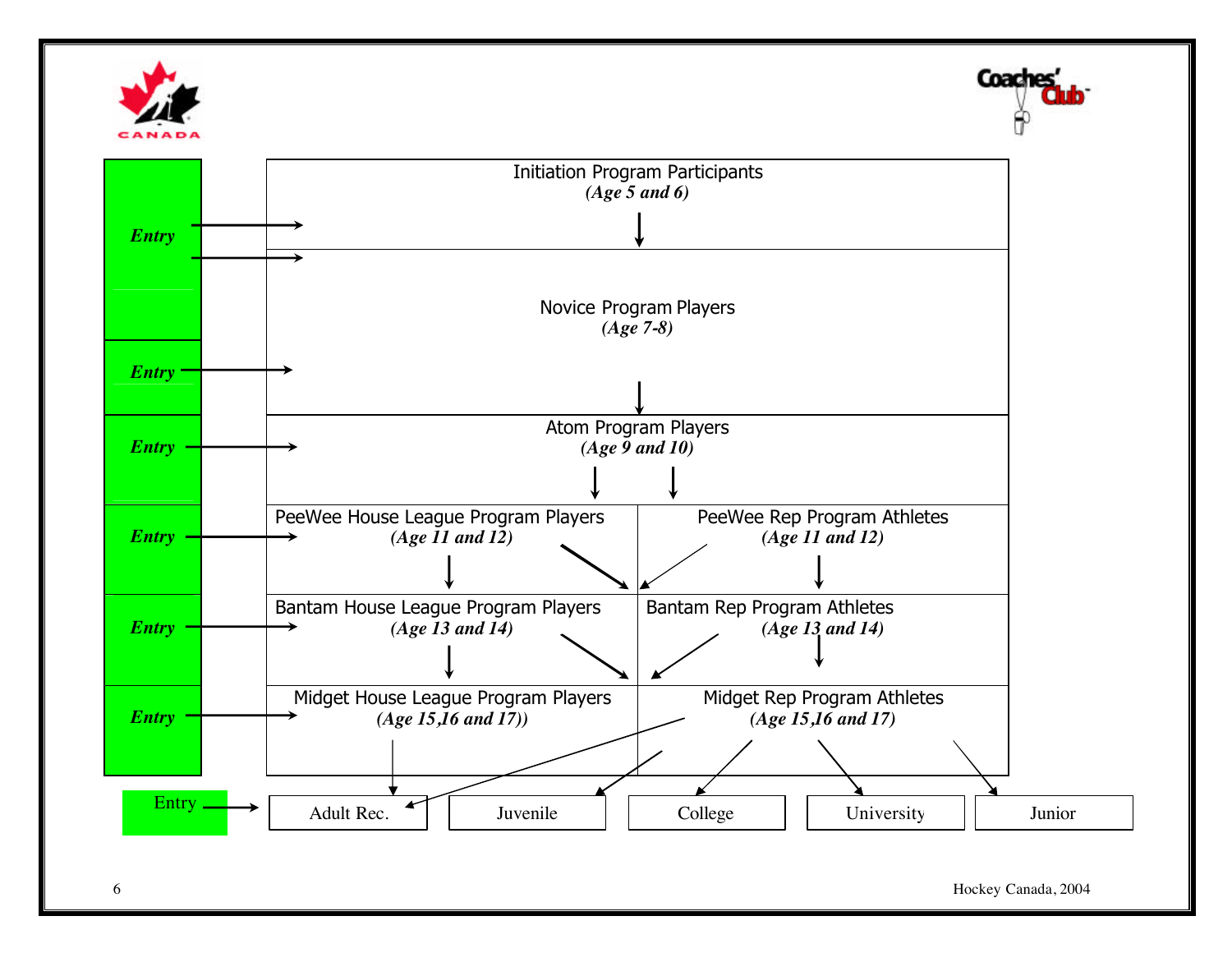



The following 3 charts detail the 3 main streams of hockey that athletes move through in their development. These Streams have been extrapolated from the information on the previous chart. The New NCCP model attempts to mirror this athlete model with the coaching development model to ensure that coaches are being educated with the necessary tools to meet the athletes needs.

#### **Community Coach Stream**

|                           | Age Range | <b>Competitive Context</b> | <b>Training Environment</b> | Skill Emphasis               |
|---------------------------|-----------|----------------------------|-----------------------------|------------------------------|
| Community                 | $5 - 10$  | Initiation<br>$\bullet$    | 2-4 hours per week          | Technical Skills - 75 - 85 % |
|                           |           | <b>Novice</b>              | 1-2 practices/wk            | Individual Tactics 15 - 25 % |
|                           |           | Atom                       | $1-2$ games/wk              | Team Tactics 10 % or less    |
| Recreational              | $11 - 17$ | Pee Wee House              | 2-4 hours per week          | Technical Skills - 75 - 85 % |
|                           |           | <b>Bantam House</b>        | 1 practice/wk               | Individual Tactics 15 - 25 % |
|                           |           | Midget House               | 1-2 games/wk                | Team Tactics 10 % or less    |
| <b>Adult Recreational</b> | $18 +$    | Ad hoc leagues             | 1-2 hours per week          | N/A                          |
|                           |           |                            | No practices                |                              |
|                           |           |                            | 1-2 games/wk                |                              |

### **Developmental Stream**

|            | Age Range | <b>Competitive Context</b> | <b>Training Environment</b> | Skill Emphasis                 |
|------------|-----------|----------------------------|-----------------------------|--------------------------------|
| Provincial | $11 - 17$ | Pee Wee Rep                | 4-6 hours per week          | Technical Skills - 35 - 45 %   |
|            |           | Bantam Rep                 | 2-3 practices/wk            | Individual Tactics - 15 - 25 % |
|            |           | Midget Rep                 | 2-3 games/wk                | Team Tactics - 10 - 20 %       |
|            |           |                            |                             | Team Play - 10 - 15 %          |
|            |           |                            |                             | Strategy - 10 % or less        |
| Regional   | $15 - 21$ | Junior Hockey "B"          | 4-6 hours per week          | Technical Skills - 35 - 45 %   |
|            |           | and below                  | 2-3 practices/wk            | Individual Tactics - 15 - 25 % |
|            |           | Senior Hockey              | 2-3 games/wk                | Team Tactics - 10 - 20 %       |
|            |           |                            |                             | Team Play - 10 - 15 %          |
|            |           |                            |                             | Strategy - 10 % or less        |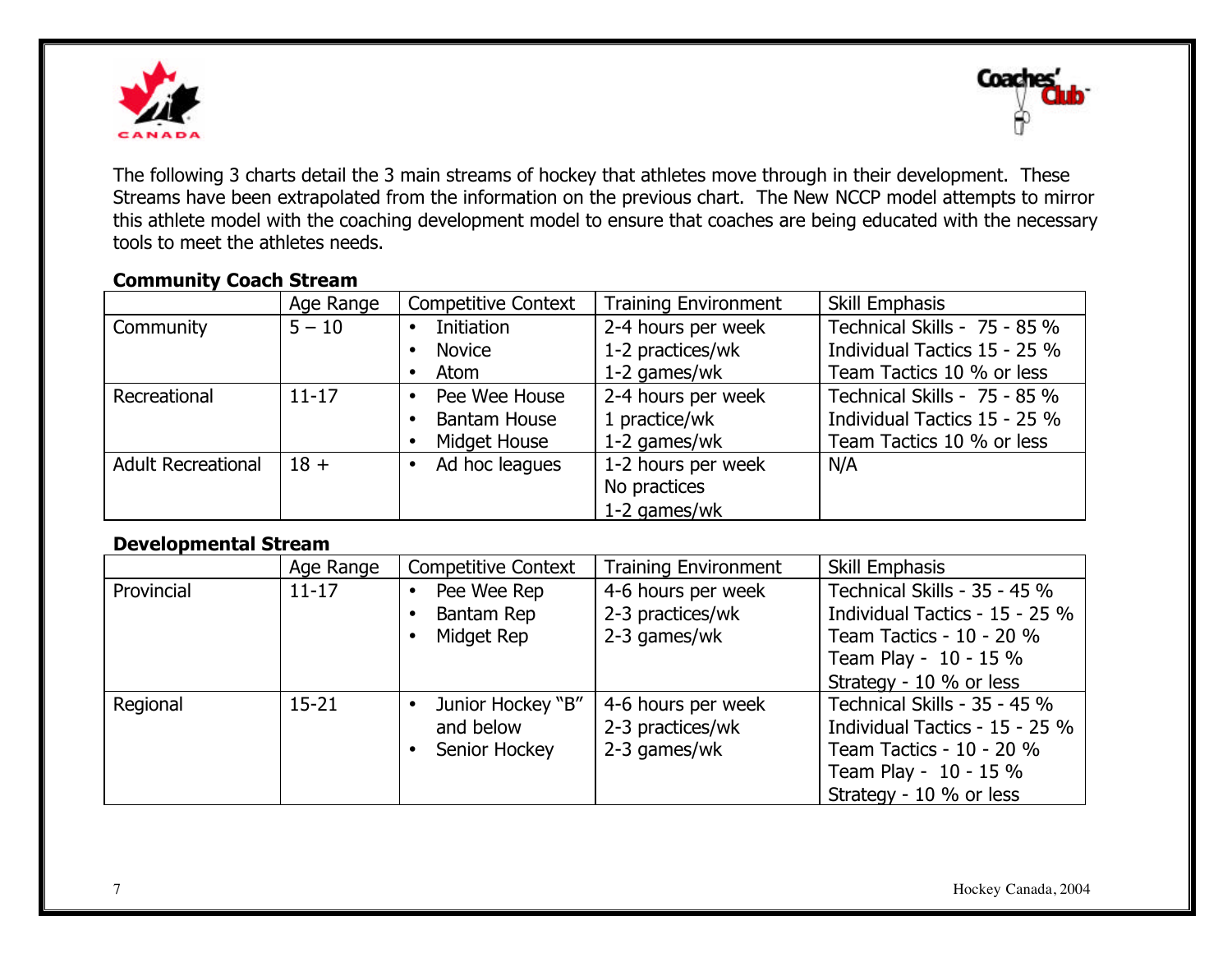



|               | Age Range | <b>Competitive Context</b> | <b>Training Environment</b> | Skill Emphasis |
|---------------|-----------|----------------------------|-----------------------------|----------------|
| National      | $15 - 40$ | Midget AAA                 | 6-10 hours per week         |                |
|               |           | Junior A                   | 3-5 practices/wk            |                |
|               |           | Major Junior               | 2-3 games/wk                |                |
|               |           | <b>University</b><br>٠     |                             |                |
| International | 18-40     | <b>National Teams</b>      | 6-10 hours per week         |                |
|               |           | Minor Professional         | 3-5 practices/wk            |                |
|               |           | European                   | 2-3 games/wk                |                |
|               |           | Leagues                    |                             |                |

*\* Skill Emphasis referenced from HOCKEY CANADA Skills Development Manuals*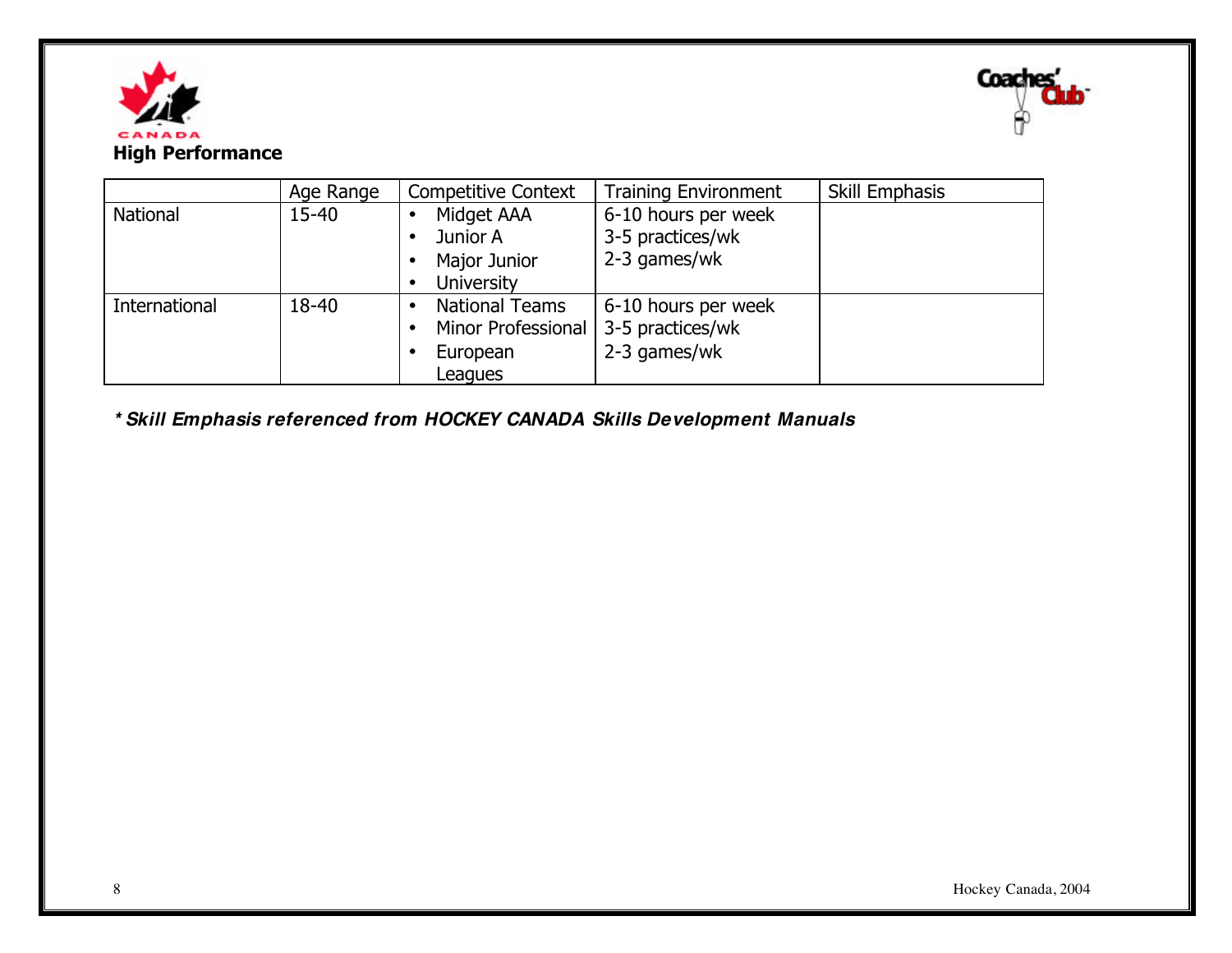



## **The Second Component**

# **The New NCCP Model**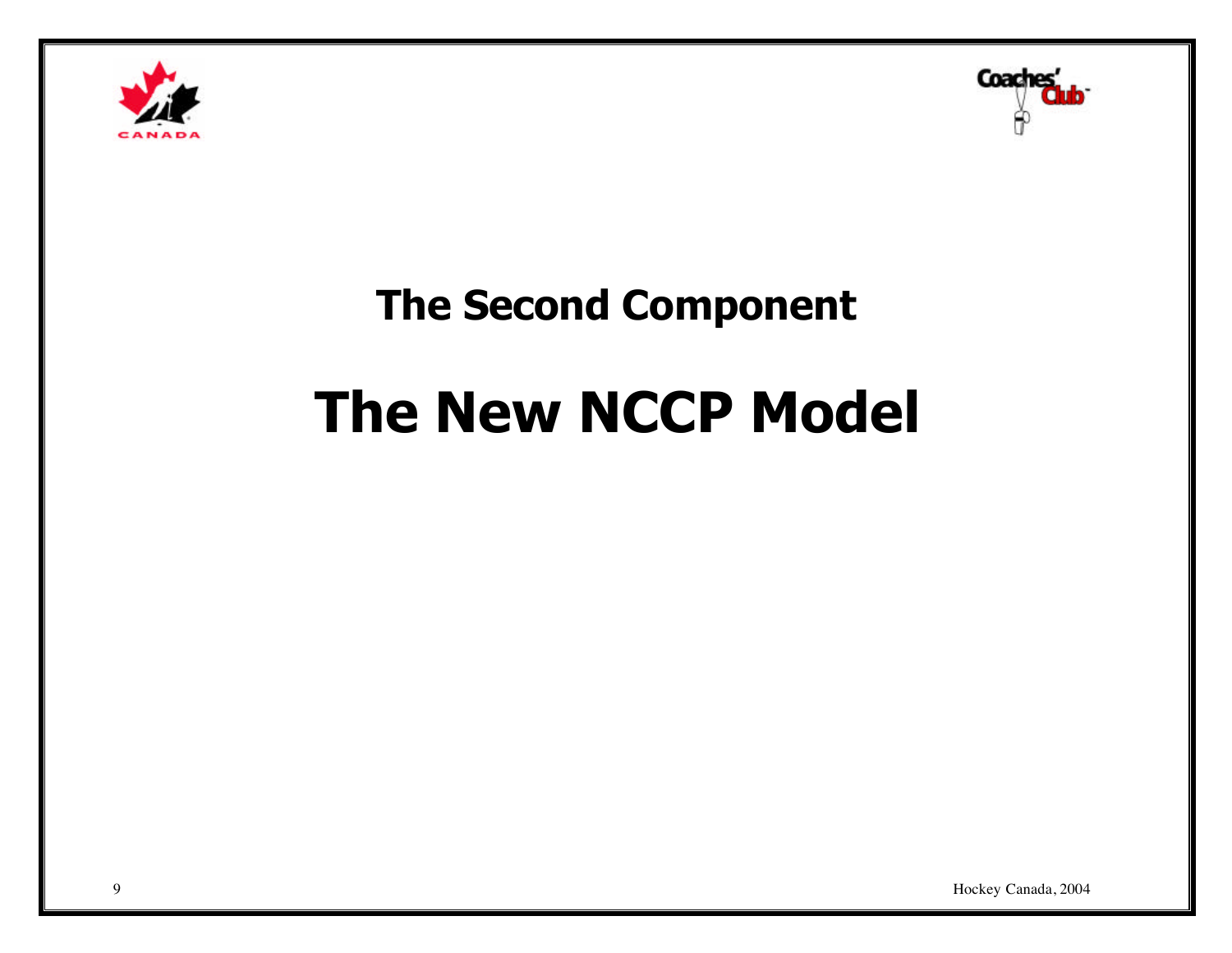



## **Defining the Streams of Coaching**

As was explained earlier in this document players participate in 1 of 3 streams of hockey in Canada. These players can be categorized as being at the Community/Recreational level, the Developmental level or the High Performance level. These could also be referred to as Training to Train, Training to Compete and Training to Win – as outlined by Istevan Bayli. To best serve the player in the Athlete Centred Model it is absolutely vital that the coach education match the streams of an athlete's development. With this in mind the new NCCP model evolved from the necessity to best serve the athlete as opposed to the former model for coach education where a coach (regardless of level they were coaching) entered the certification model at the bottom and proceeded upward (see diagram). This system also limited the coach whereby if they were a "career" coach of 10 year old players they were unable to further their education without moving to a level where a large portion of the curriculum was not applicable to the players who they were working with.

#### **OLD NCCP MODEL**

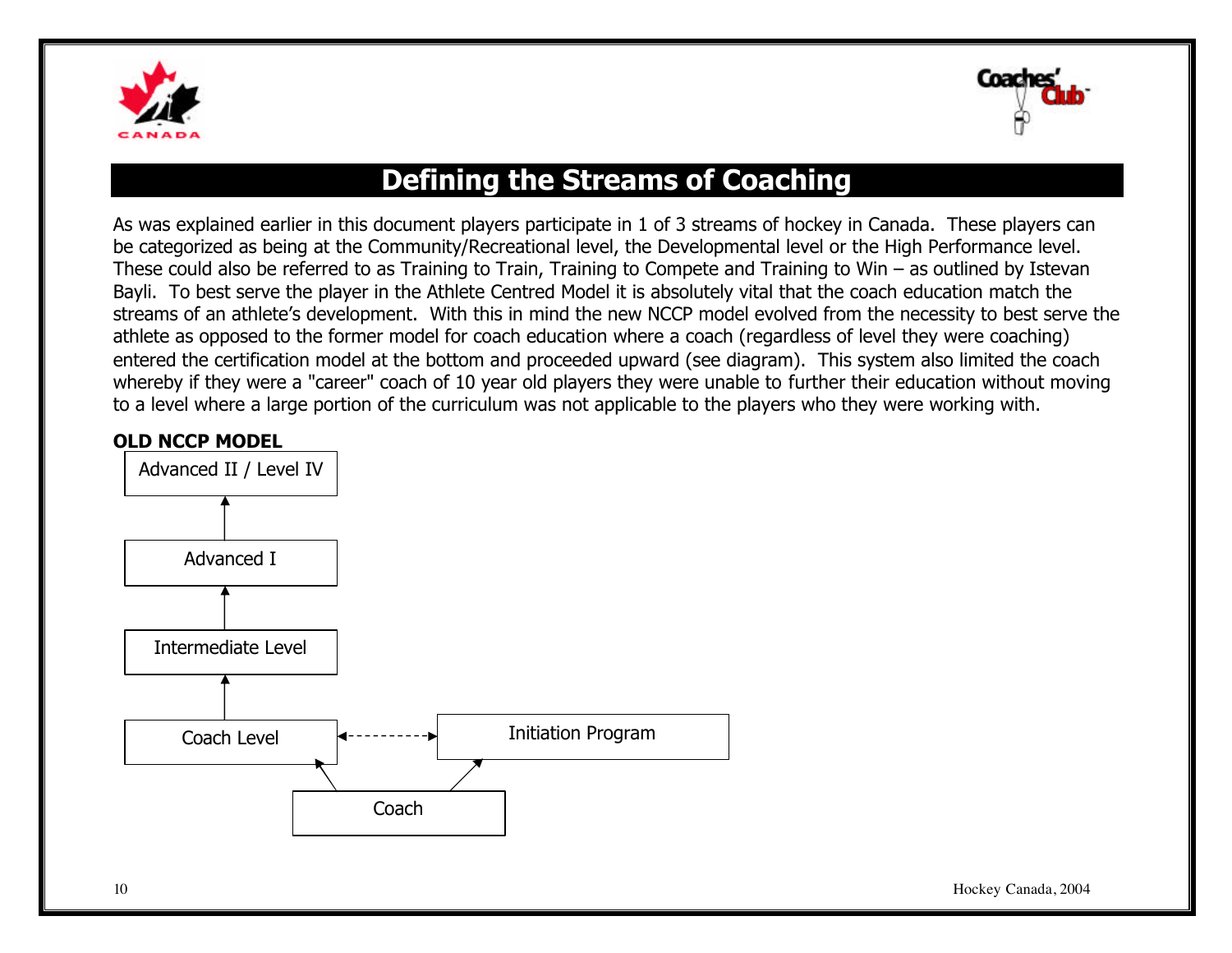



The new certification/education model gives the coaches the flexibility to enter the program at any level of play and find the coaching certification program appropriate for them. Coaches will also be able to easily move from Stream to Stream if they desire to work with athletes in a different stream.

The athletes that the coach is coaching define each of the streams of coaching. A coach looking to enter the certification process has several options depending on the level of athletes they are coaching. The chart below (on this page) is intended to illustrate what stream of coaching a coach would enter. For example, if a coach were coaching PeeWee house they would enter the Community/Recreational Stream.

|           | <b>COMMUNITY COACH STREAM</b>          | <b>DEVELOPMENTALSTREAM</b> | <b>HIGH PERFORMANCE STREAM</b> |
|-----------|----------------------------------------|----------------------------|--------------------------------|
| $\bullet$ | All coaches coaching Atom or below   • | <b>Peewee Rep</b>          | Midget AAA                     |
|           | Peewee House                           | <b>Bantam Rep</b>          | Junior A, Major Junior         |
| $\bullet$ | <b>Bantam House</b>                    | Midget Rep                 | <b>University and College</b>  |
| $\bullet$ | <b>Midget House</b>                    | Junior B and Below         |                                |
|           | <b>Pure Recreational</b>               | <b>Senior Hockey</b>       |                                |

Each branch partner of Hockey Canada will be the responsible for defining within their branch what House league and Rep mean and where a given coach will enter into the model.

Overall, coaches in the new model will be educated with the ultimate goal being to improve the coaches ability in 5 main areas of competency:

- ♦ CRITICAL THINKING
- ♦ PROBLEM SOLVING
- ♦ INTERACTION
- ♦ VALUING
- ♦ LEADERSHIP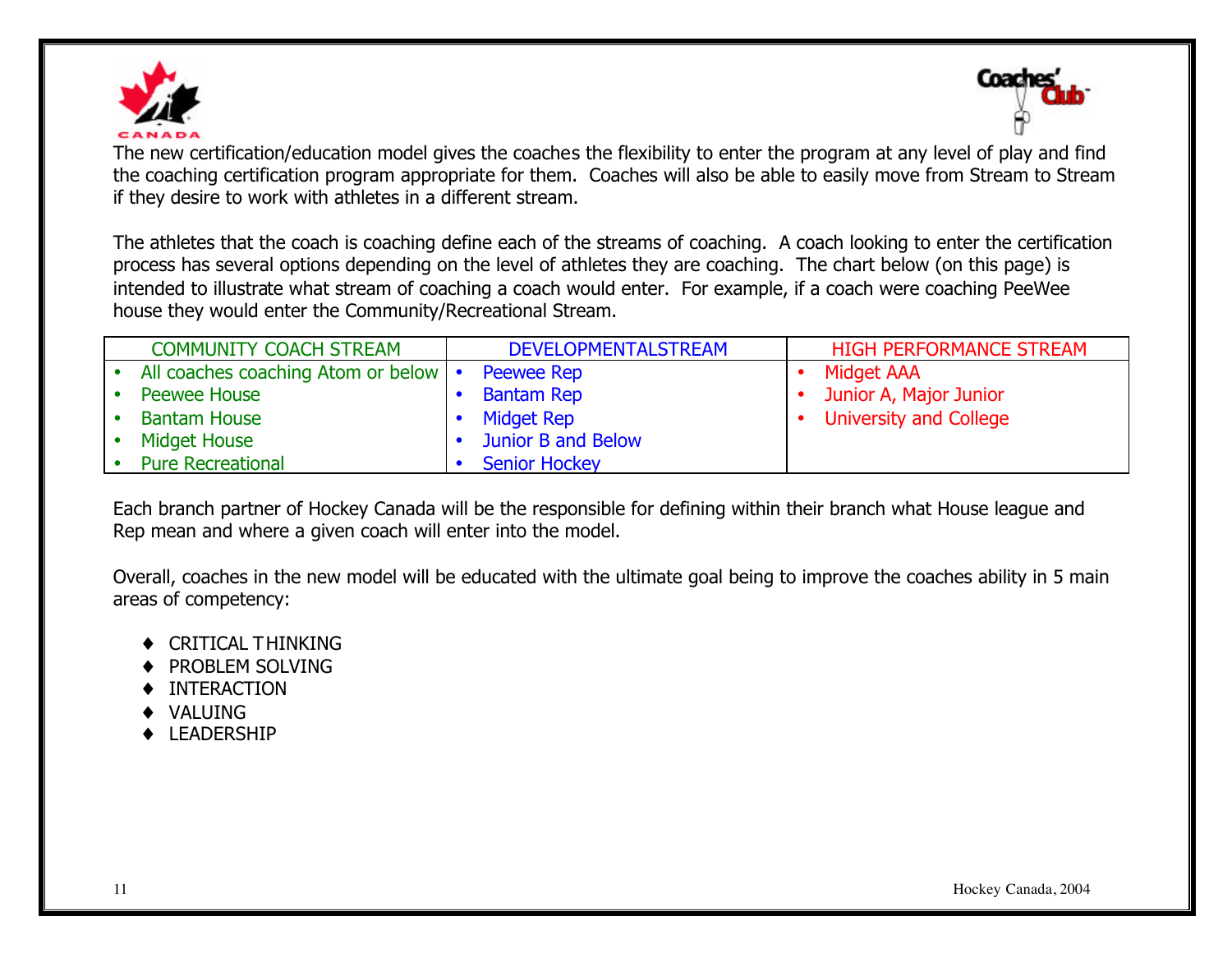



| <b>Coach</b><br><b>Stream</b>                                            |  | <b>Development</b><br><b>Stream</b>                                                                                                    | <b>High Performance Stream</b>                                                                   |
|--------------------------------------------------------------------------|--|----------------------------------------------------------------------------------------------------------------------------------------|--------------------------------------------------------------------------------------------------|
| Intro Coach<br><b>Coach Stream</b><br>program<br>program                 |  | Development Stream Core Program<br>*upon completion coach is qualified to coach                                                        | <b>High Performance Stream Core</b><br>Program 1<br>*upon completion coach is qualified to coach |
|                                                                          |  | <b>Mentorship</b><br><b>Program</b><br>(NCMP)                                                                                          | <b>Mentorship and Formal Coach</b><br><b>Field Evaluation</b>                                    |
| <b>Mentorship</b><br><b>Supported by</b><br><b>Development A coaches</b> |  | <b>Development Stream</b><br>Core Program 2<br>*upon completion (including evaluation) coach is<br>certified in the Development Stream | <b>High Performance Stream Core</b><br>Program 2                                                 |
|                                                                          |  | <b>Continued Mentoring Available</b><br>to Coaches                                                                                     | <b>Mentorship and Formal Coach</b><br><b>Field Evaluation</b>                                    |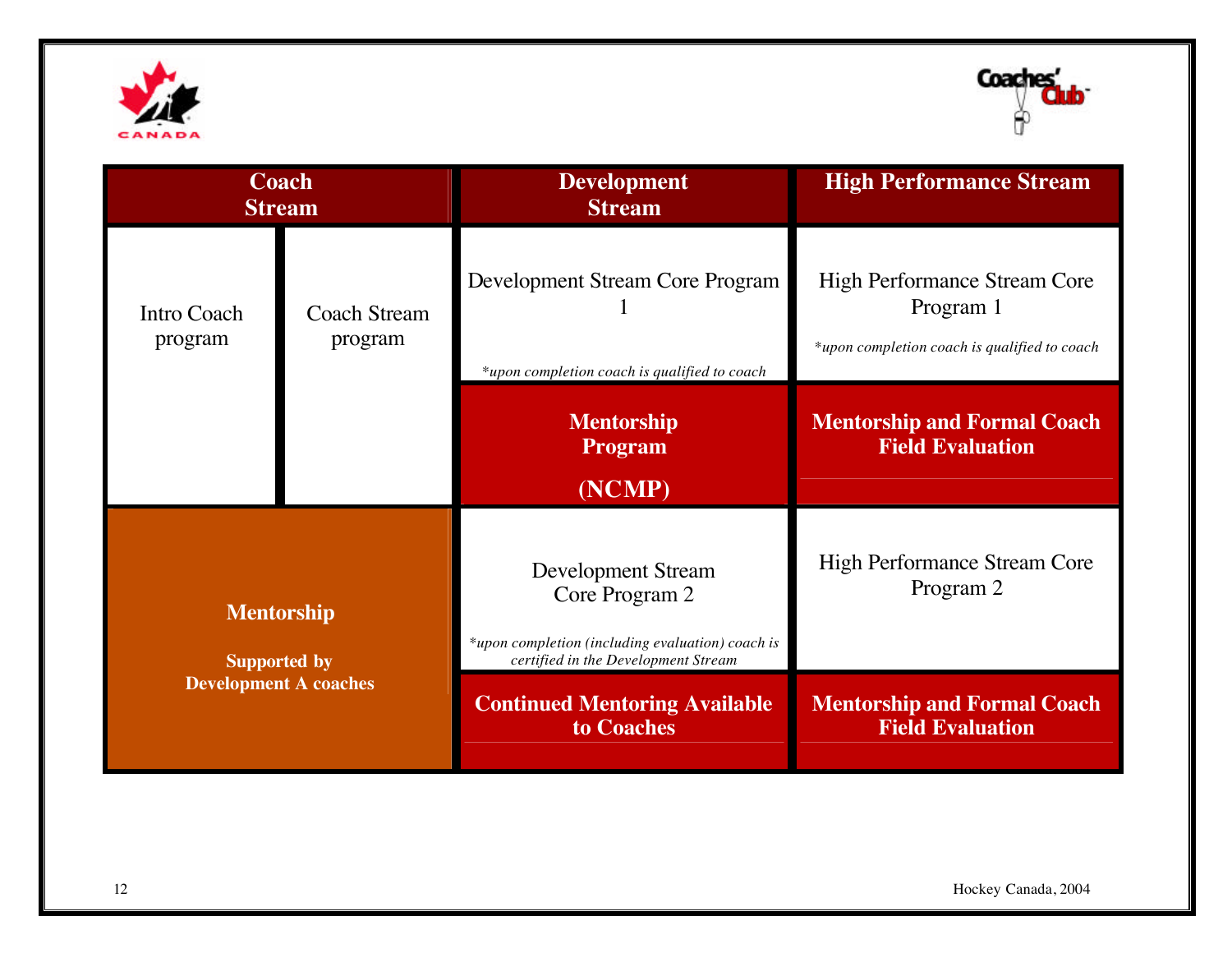



More specifically, within each stream there have been outcomes identified based on coaching tasks. These outcomes are what the coach can expect to learn and eventually demonstrate for certification purposes

An example of outcomes for each of the new programs can be found below.

## **Community Coach Stream Overview**

Goals of Participation **Fundamentals** Fun, Fitness and Fundamentals Frequency of Participation 1-2 times per week Level of Competition **Level of Competition** Age of participants Age of participants Children and youth Stage in the athletes development FUNdamentals of game

Proficiency of players **Acquiring basic skill**, for many just getting started

#### **Community Coach Stream Outcomes**

- 1. Utilize a basic plan from relevant HOCKEY CANADA resources that serve as a priority checklist for on/off-ice activities throughout the season
- 2. Communicate and interact effectively with players, parents, officials and league administrators through parent meetings, team building and other team activities
- 3. Demonstrate awareness of the game environment and respond appropriately by encouraging participants and working with the fair play guidelines.
- 4. Utilize and conduct an effective on-ice practice for skill and tactic acquisition using appropriate drills in a safe and enjoyable atmosphere which respects the age and proficiency of the participants
- 5. Verify the safety of all facilities that the athletes are participating in.
- 6. Be a positive role model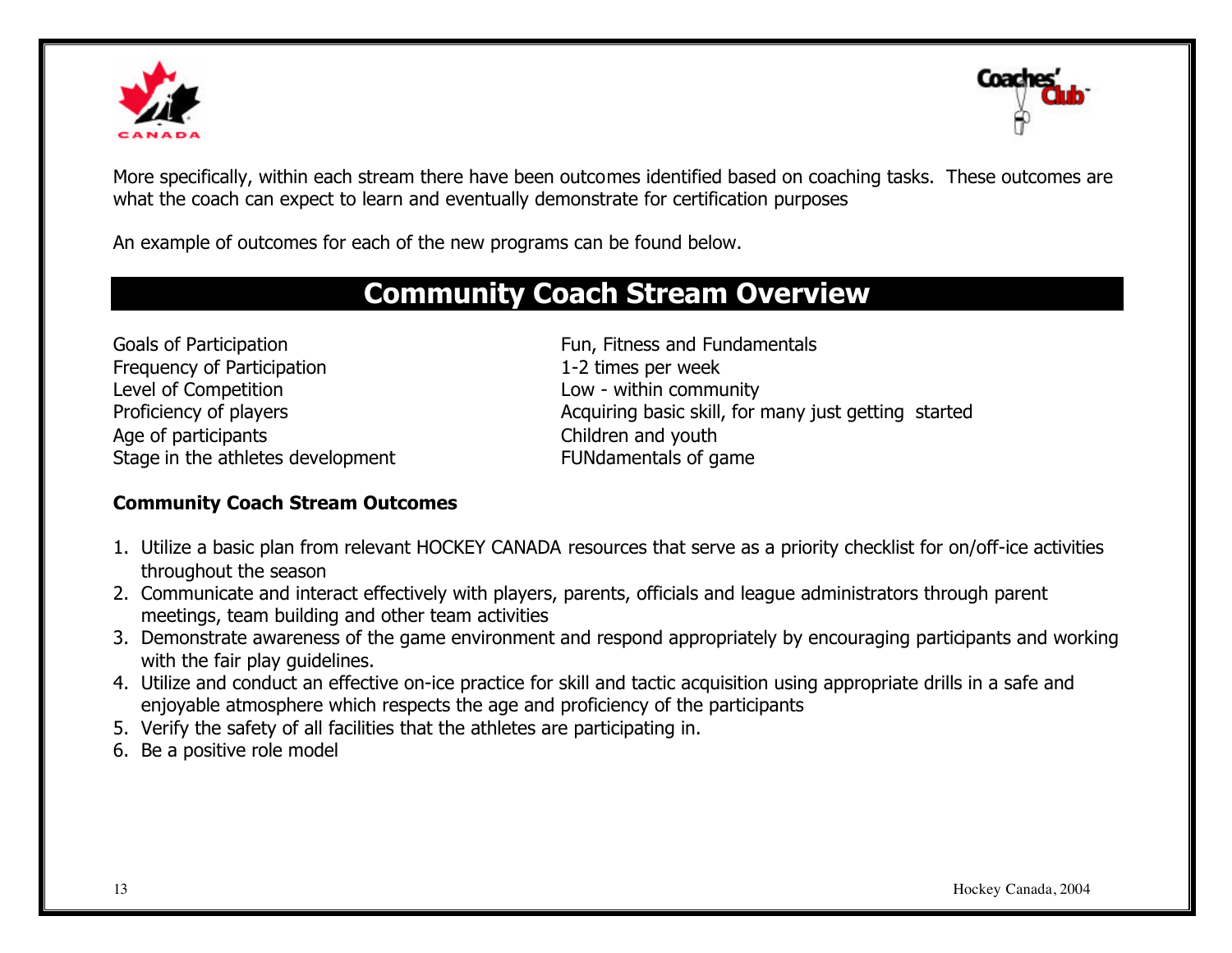



## **Development Stream Overview**

Frequency of Participation 2-4 times per week Age of participants<br>
Stage in the athletes development<br>
Training to Train Stage in the athletes development

Goals of Participation Fun, Fitness, Fundamentals and performance on provincial level Level of Competition **Medium** – regional to provincial rep level Proficiency of players **Consolidating basic skills and tactics** 

#### **Development Stream Outcomes - the Development 1 program can be divided into several key program outcome areas – as shown in the chart. The outcomes for the Development 2 program are on the following page.**

| <b>Analyzing</b><br><b>Performance</b>                                                                                                                                                                                                                                                                                                                                                                                         | <b>Planning and</b><br><b>Designing a Practice</b>                                                                                                                                                                                                                                                                                                                                                                                                                       | <b>Planning and</b><br><b>Designing a Sport</b>                                                                                                                                                                                                                   | <b>Coaching at Practice</b>                                                                                                                                                                                                                                                                                                                                                                                                                                                                           | Program<br><b>Management</b>                                                                                                                                                                                                                                                                                                                             |
|--------------------------------------------------------------------------------------------------------------------------------------------------------------------------------------------------------------------------------------------------------------------------------------------------------------------------------------------------------------------------------------------------------------------------------|--------------------------------------------------------------------------------------------------------------------------------------------------------------------------------------------------------------------------------------------------------------------------------------------------------------------------------------------------------------------------------------------------------------------------------------------------------------------------|-------------------------------------------------------------------------------------------------------------------------------------------------------------------------------------------------------------------------------------------------------------------|-------------------------------------------------------------------------------------------------------------------------------------------------------------------------------------------------------------------------------------------------------------------------------------------------------------------------------------------------------------------------------------------------------------------------------------------------------------------------------------------------------|----------------------------------------------------------------------------------------------------------------------------------------------------------------------------------------------------------------------------------------------------------------------------------------------------------------------------------------------------------|
|                                                                                                                                                                                                                                                                                                                                                                                                                                | <b>Session</b>                                                                                                                                                                                                                                                                                                                                                                                                                                                           | <b>Program</b>                                                                                                                                                                                                                                                    |                                                                                                                                                                                                                                                                                                                                                                                                                                                                                                       |                                                                                                                                                                                                                                                                                                                                                          |
| Identification of the basic<br>athletic abilities required<br>to succeed in the game of<br>hockey<br>Assess the level of the<br>team relative to the basic<br>skills and tactics needed<br>for performance at the<br>regional or provincial level<br>Identify appropriate<br>corrective measures for<br>players with regards to a<br>specific skill of the game<br>Communicate the analysis<br>of an athlete to the<br>athlete | Utilize the skills manuals<br>to select appropriate skill<br>and drill progressions<br>Identify risk factors and<br>create an EAP for the<br>team<br>Set an appropriate<br>structure for practice<br>including good use of<br>time, space and<br>equipment<br>Identify suitable objectives<br>for each practice<br>Understand the basic<br>principles of drill design<br>Understand the key<br>technical skills, individual<br>and team tactics in the<br>game of hockey | Understand the purpose of<br>a seasonal plan and the<br>components of that plan<br>Be able to design a basic<br>seasonal plan for a team<br>at the rep level for a 6<br>month season<br>Work with the athletes to<br>set and monitor success<br><i>indicators</i> | Verify that the facilities<br>are safe<br>Deliver one practice<br>aimed at improving a<br>specific skill or tactic in a<br>way that is consistent with<br>the current skills of the<br>athlete<br>Be able to adapt an<br>activity to the skills of a<br>particular group<br>Apply basis teaching<br>principles for demo and<br>explanation<br>Provide feedback relative<br>to performance<br>Use appropriate<br>communication techniques<br>to increase individual self<br>esteem and team<br>harmony | Use appropriate<br>communication strategies<br>to build the team goals<br>and guiding principles in<br>consultation with players<br>and parents<br>Provide logistical<br>information about<br>scheduled practices,<br>games and meetings<br>Report to the athlete<br>and/or the athletes<br>parents the progress of<br>the player through the<br>program |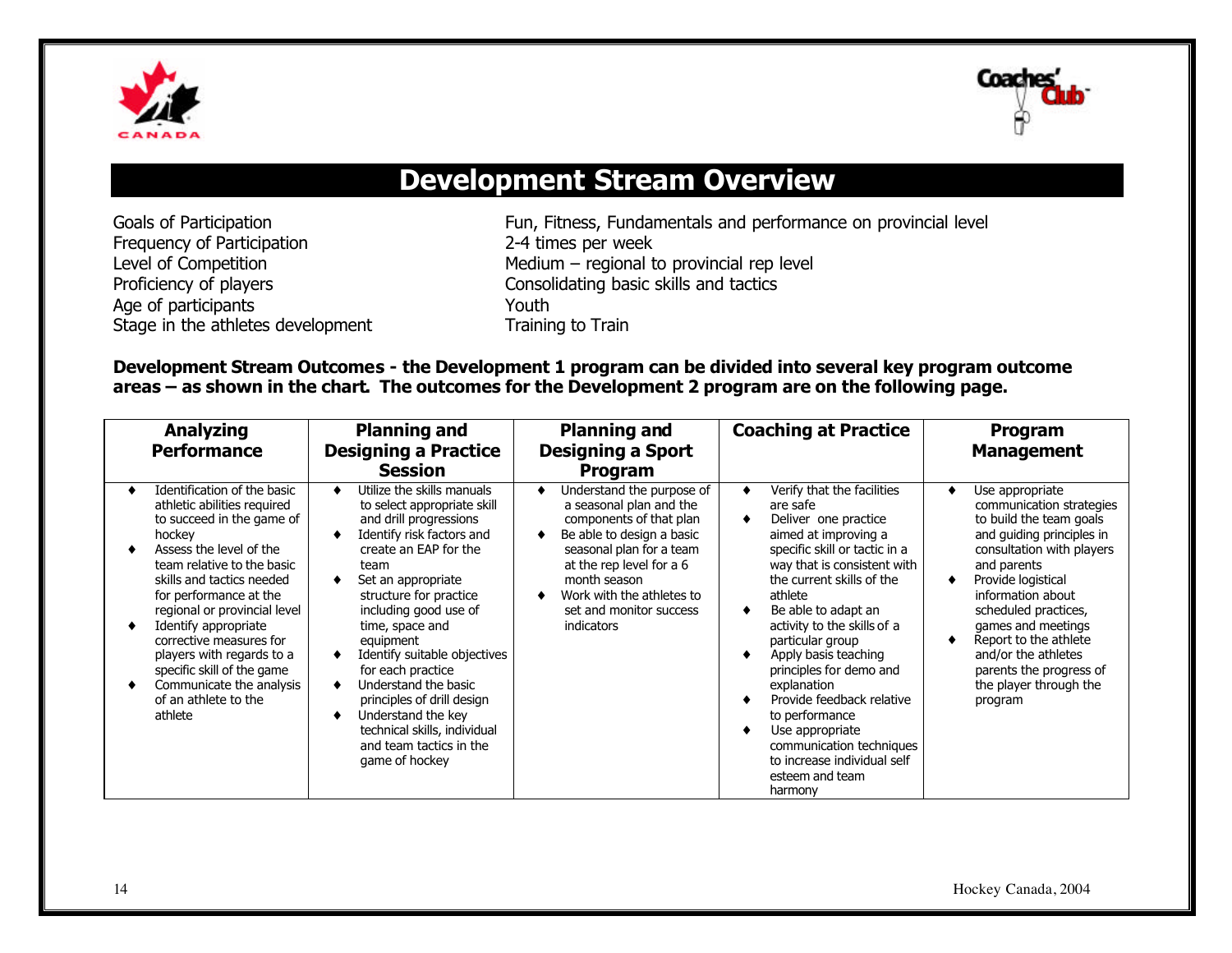



### **Development 2 Outcomes**

| <b>Analyzing</b><br><b>Performance</b>                                                                                                                                                                                                                                                                                                                                                                                         | <b>Planning and</b><br><b>Designing a Practice</b><br><b>Session</b>                                                                                                                                                                                                                                                                                                                                                                                                                        | <b>Planning and</b><br><b>Designing a Sport</b><br>Program                                                                                                                                                                                                                                                                                                                                                                                                                                                                          | <b>Coaching at Practice</b>                                                                                                                                                                                                                                                                                                                                                                                                                                                                           | <b>Coaching in</b><br><b>Competition</b>                                                                                                                                                                                                                                                                                                                                                                                                                                                                                                                                               |
|--------------------------------------------------------------------------------------------------------------------------------------------------------------------------------------------------------------------------------------------------------------------------------------------------------------------------------------------------------------------------------------------------------------------------------|---------------------------------------------------------------------------------------------------------------------------------------------------------------------------------------------------------------------------------------------------------------------------------------------------------------------------------------------------------------------------------------------------------------------------------------------------------------------------------------------|-------------------------------------------------------------------------------------------------------------------------------------------------------------------------------------------------------------------------------------------------------------------------------------------------------------------------------------------------------------------------------------------------------------------------------------------------------------------------------------------------------------------------------------|-------------------------------------------------------------------------------------------------------------------------------------------------------------------------------------------------------------------------------------------------------------------------------------------------------------------------------------------------------------------------------------------------------------------------------------------------------------------------------------------------------|----------------------------------------------------------------------------------------------------------------------------------------------------------------------------------------------------------------------------------------------------------------------------------------------------------------------------------------------------------------------------------------------------------------------------------------------------------------------------------------------------------------------------------------------------------------------------------------|
| Identification of the basic<br>athletic abilities required<br>to succeed in the game of<br>hockey<br>Assess the level of the<br>team relative to the basic<br>skills and tactics needed<br>for performance at the<br>regional or provincial level<br>Identify appropriate<br>corrective measures for<br>players with regards to a<br>specific skill of the game<br>Communicate the analysis<br>of an athlete to the<br>athlete | Identify suitable objectives<br>for each practice<br>Understand the basic<br>principles of drill design<br>Understand the key<br>technical skills, individual<br>and team tactics in the<br>game of hockey<br>Understand the team play<br>systems of hockey and<br>the requisite technical and<br>tactical skills required to<br>perform these systems<br>Have a strong<br>understanding of the<br>uniqueness of the<br>goaltender and how to<br>integrate the goaltender<br>into practice. | Be able to design a basic<br>seasonal plan for a team<br>at the rep level for a 6<br>month season<br>Work with the athletes to<br>set and monitor success<br>indicators<br>Begin to establish methods<br>to monitor the<br>effectiveness of the<br>program design<br>Adjust the program based<br>on athlete performance<br>and success indicators<br>along the way<br>Understand the<br>development of the<br>athlete outside of the<br>competitive season and<br>what can be developed<br>program-wise to benefit<br>this athlete. | Verify that the facilities<br>are safe<br>Deliver one practice<br>aimed at improving a<br>specific skill or tactic in a<br>way that is consistent with<br>the current skills of the<br>athlete<br>Be able to adapt an<br>activity to the skills of a<br>particular group<br>Apply basis teaching<br>principles for demo and<br>explanation<br>Provide feedback relative<br>to performance<br>Use appropriate<br>communication techniques<br>to increase individual self<br>esteem and team<br>harmony | Identify appropriate goals<br>and objectives for<br>regional/provincial<br>competitions<br>Explain and teach the<br>rules of the game<br>Communicate basic<br>nutritional needs<br>Design and communicate<br>basic tactics/strategies to<br>employ during the game<br>Design an appropriate<br>warm-up and pre-game<br>routine<br>Analyze performance in a<br>game setting<br>Teach basic mental skills<br>to promote concentration<br>and relieve stress<br>Encourage players and<br>react appropriately within<br>the game setting-toward<br>officials, players and other<br>coaches |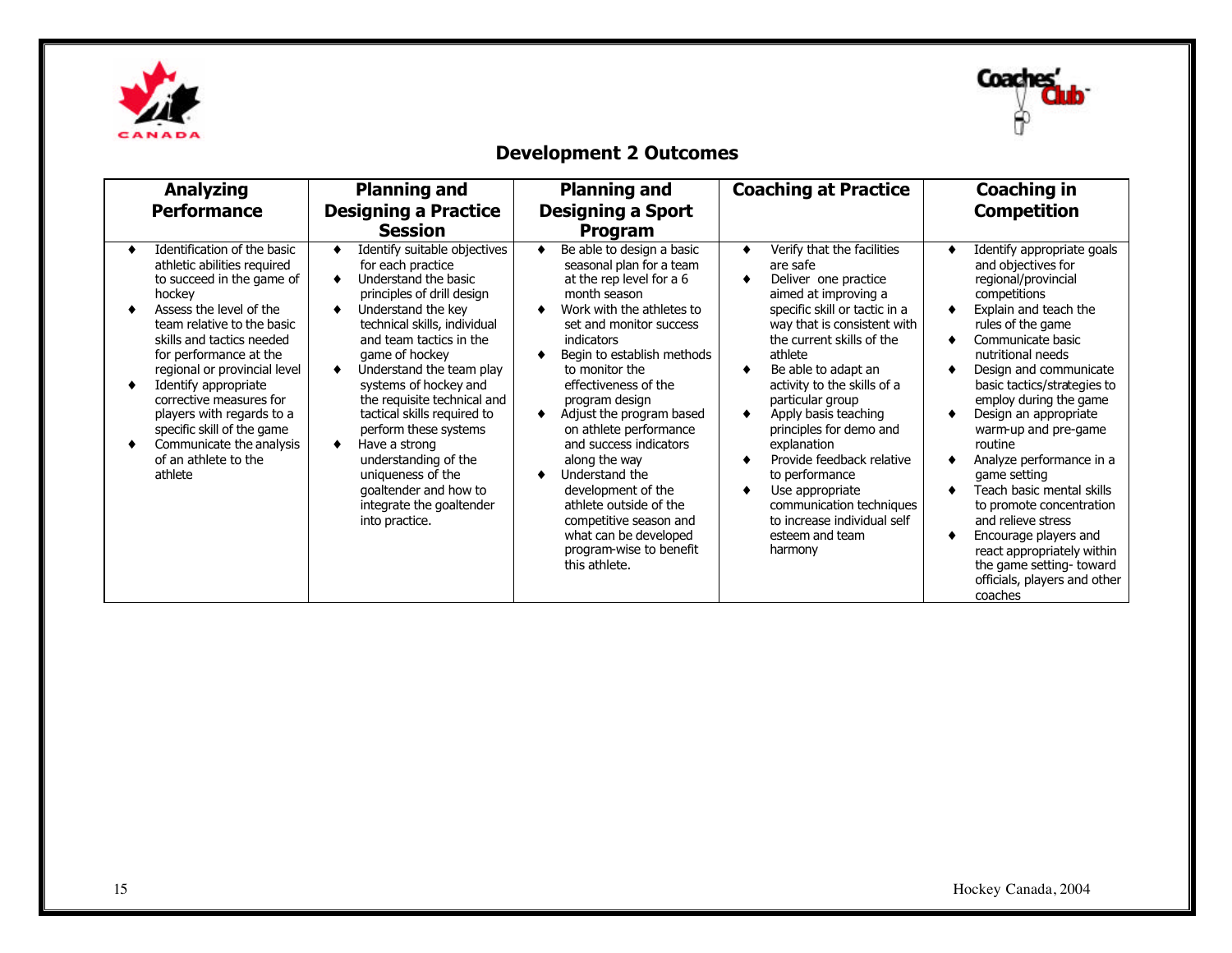



## **High Performance 1 Overview**

Frequency of Participation 4-6 times per week Level of Competition **Provincial to National** Age of participants **Young adults** Stage in athletes development Training to Compete

Goals of Participation **Performance in Provincial and National Events** Proficiency of players Refining basic skills and tactics, acquiring and consolidating advanced team skills

## **High Performance 2 Overview**

Frequency of Participation<br>
Level of Competition<br>
Level of Competition Age of participants **Age of participants** Age of participants **Age of participants** Age of participants **Age of participants** Age of participants **Age of participants** Age of participants **Age of participants** Age of parti Stage in the athletes development Training to Win

Goals of Participation **Performance in National and International** Provincial to International Proficiency of players **Refining and varying advanced skills**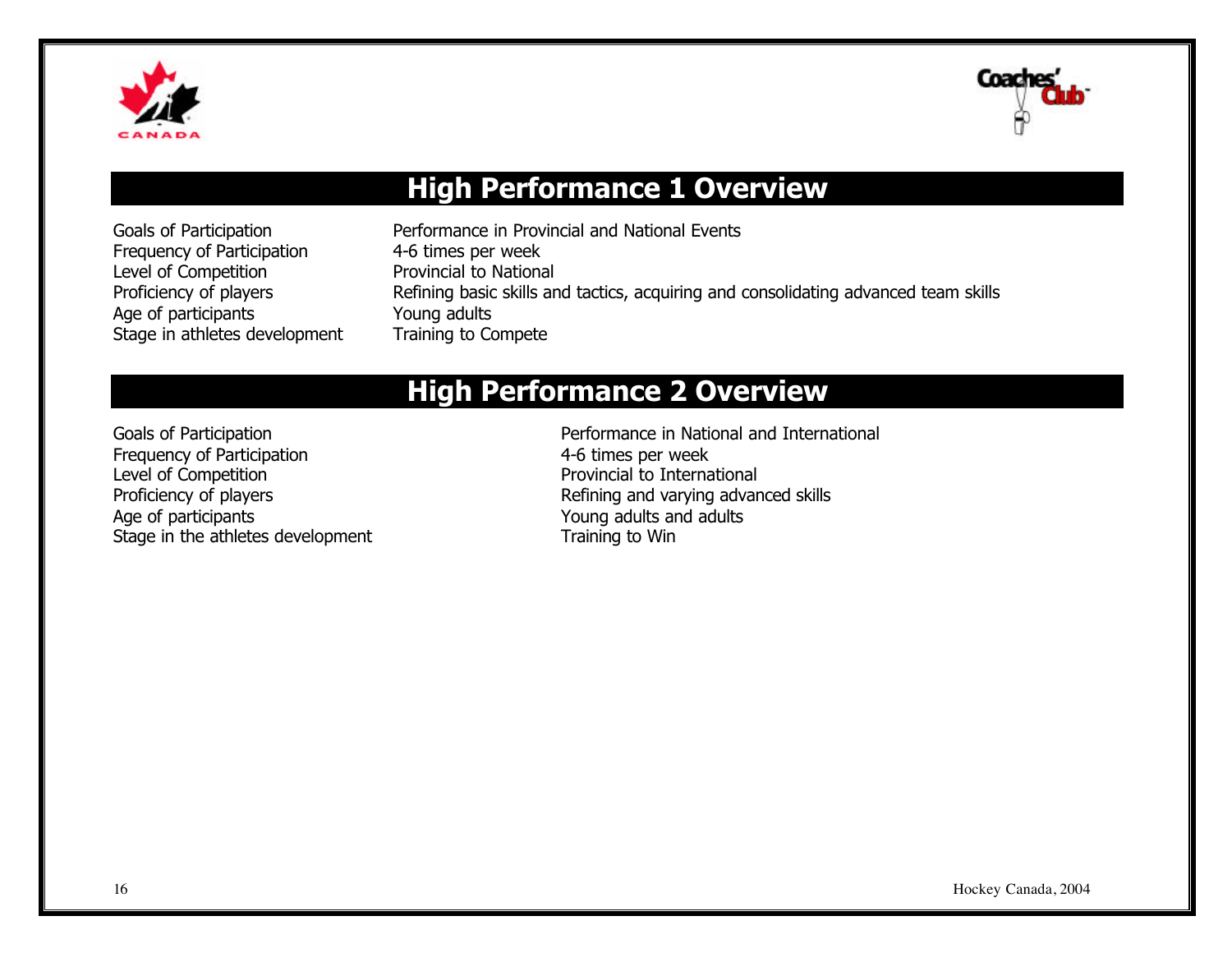



### **High Performance 1 Outcomes**

| <b>Analyzing</b><br><b>Performance</b>                                                                                                                                                                                                                                                                                                                                                                                                                                                                                                                                                                                              | <b>Planning and</b><br>Designing a                                                                                                                                                                                                                                                                                                                                                                                                                                                                                                                                                                                                                                                                                                                                                                                             | <b>Planning and</b><br><b>Designing a Sport</b>                                                                                                                                                                                                                                                                                                                                                                                                                                                                                                                                                                                                                                                                                                                                                                                          | <b>Coaching at Practice</b>                                                                                                                                                                                                                                                                                                                                                                                                                                                                                                                                                                                                                                                                                                                                                                                                                                                                                                                                      | <b>Coaching in</b><br><b>Competition</b>                                                                                                                                                                                                                                                                                                                                                                                                                                                                                                                                                                                                                                                                                                                                                                                                | Program<br><b>Management</b>                                                                                                                                                                                                                                                                                                                                                                                                                                                                                                                                                                                                                                                                                            |
|-------------------------------------------------------------------------------------------------------------------------------------------------------------------------------------------------------------------------------------------------------------------------------------------------------------------------------------------------------------------------------------------------------------------------------------------------------------------------------------------------------------------------------------------------------------------------------------------------------------------------------------|--------------------------------------------------------------------------------------------------------------------------------------------------------------------------------------------------------------------------------------------------------------------------------------------------------------------------------------------------------------------------------------------------------------------------------------------------------------------------------------------------------------------------------------------------------------------------------------------------------------------------------------------------------------------------------------------------------------------------------------------------------------------------------------------------------------------------------|------------------------------------------------------------------------------------------------------------------------------------------------------------------------------------------------------------------------------------------------------------------------------------------------------------------------------------------------------------------------------------------------------------------------------------------------------------------------------------------------------------------------------------------------------------------------------------------------------------------------------------------------------------------------------------------------------------------------------------------------------------------------------------------------------------------------------------------|------------------------------------------------------------------------------------------------------------------------------------------------------------------------------------------------------------------------------------------------------------------------------------------------------------------------------------------------------------------------------------------------------------------------------------------------------------------------------------------------------------------------------------------------------------------------------------------------------------------------------------------------------------------------------------------------------------------------------------------------------------------------------------------------------------------------------------------------------------------------------------------------------------------------------------------------------------------|-----------------------------------------------------------------------------------------------------------------------------------------------------------------------------------------------------------------------------------------------------------------------------------------------------------------------------------------------------------------------------------------------------------------------------------------------------------------------------------------------------------------------------------------------------------------------------------------------------------------------------------------------------------------------------------------------------------------------------------------------------------------------------------------------------------------------------------------|-------------------------------------------------------------------------------------------------------------------------------------------------------------------------------------------------------------------------------------------------------------------------------------------------------------------------------------------------------------------------------------------------------------------------------------------------------------------------------------------------------------------------------------------------------------------------------------------------------------------------------------------------------------------------------------------------------------------------|
|                                                                                                                                                                                                                                                                                                                                                                                                                                                                                                                                                                                                                                     | <b>Practice Session</b>                                                                                                                                                                                                                                                                                                                                                                                                                                                                                                                                                                                                                                                                                                                                                                                                        | Program                                                                                                                                                                                                                                                                                                                                                                                                                                                                                                                                                                                                                                                                                                                                                                                                                                  |                                                                                                                                                                                                                                                                                                                                                                                                                                                                                                                                                                                                                                                                                                                                                                                                                                                                                                                                                                  |                                                                                                                                                                                                                                                                                                                                                                                                                                                                                                                                                                                                                                                                                                                                                                                                                                         |                                                                                                                                                                                                                                                                                                                                                                                                                                                                                                                                                                                                                                                                                                                         |
| Perform an analysis<br>of the technical,<br>tactical, physical,<br>and mental<br>demands of the<br>sport.<br>Assess the status of<br>٠<br>the<br>athlete/participant<br>and/or team vs.<br>such demands, as<br>required for<br>performance in<br>provincial/national<br>level competitions.<br>Identify appropriate<br>corrective<br>measures. Analyze<br>the effects of<br>contextual, social<br>and environmental<br>factors on<br>performance.<br>Communicate the<br>result of the<br>analysis to athlete<br>and other<br>stakeholders,<br>where appropriate.<br>Integrate<br>٠<br>performance<br>analysis in program<br>design. | $\bullet$ Match activities to<br>performance analysis<br>conducted in training<br>and competition.<br>$\bullet$ Relate activities to<br>training needs and<br>program goals and<br>priorities when<br>establishing objectives<br>of practice.<br>$\bullet$ Incorporate appropriate<br>means and methods to<br>achieve desired training<br>effects.<br>◆ Adapt pre-designed<br>activities and/or design<br>activities suitable for<br>the age group, selected<br>athletic abilities, and<br>performance level in<br>order to achieve specific<br>training effects.<br>$\triangleleft$ Set appropriate<br>structure for practice.<br>♦ Identify risk factors.<br>◆ Develop EAP.<br>◆ Make good use of<br>available time and<br>equipment.<br>◆ Sequence activities<br>optimally relative to<br>each other within the<br>practice | ◆ Relate program to<br>preceding and next<br>stages of athletic<br>development.<br>♦ Based on individual<br>and/or team<br>performance analysis,<br>establish a sound<br>seasonal or annual<br>progression for the<br>development of skills and<br>other athletic abilities for<br>athletes competing at<br>provincial or national<br>levels.<br>♦ Work with athletes to set<br>goals and success<br>indicators.<br>$\bullet$ Incorporate appropriate<br>recovery strategies.<br>$\triangle$ Sequence practices<br>optimally relative to<br>other practices, and to<br>competitions.<br>♦ Establish training and<br>competitive priorities<br>throughout the program.<br>♦ Use established methods<br>to monitor the<br>effectiveness of the<br>program.<br>$\blacklozenge$ Adjust program to<br>achieve peak<br>performance at selected | ♦ Verify that facilities and<br>equipment pose no safety<br>risks.<br>◆ Provide quidance about<br>choice and adjustment of<br>equipment.<br>♦ Deliver a series of sessions<br>aimed at improving required<br>performance abilities of<br>athletes competing at<br>provincial/ national level, in a<br>way that is consistent with<br>the quidelines set for the age<br>group, the sport ADM and<br>that promotes self-esteem.<br>♦ Adapt the activity for<br>individual or group needs and<br>abilities.<br>◆ Apply teaching principles for<br>explanation and<br>demonstration.<br>♦ Provide feedback to athletes<br>relative to their performance.<br>◆ Communicate appropriate<br>recovery strategies to employ<br>post-training.<br>$\bullet$ Relate interventions to<br>training needs identified in<br>performance analysis.<br>• Justify adjustments and<br>interventions.<br>• Implement strategies to<br>develop optimal cooperation<br>among athletes. | • Identify appropriate goals and<br>objectives for a<br>provincial/national<br>competition and communicate<br>them to the athletes.<br>• Interpret correctly all<br>competitive rules.<br>• Develop pre/post competition<br>nutritional strategies to<br>enhance performance and<br>promote recovery.<br>• Based on performance<br>analysis, communicate tactics<br>and strategies to employ<br>during the competition.<br>• Design appropriate<br>competitive warm-up<br>activities.<br>• Analyze performances during<br>the competition, and suggest<br>appropriate adjustments to<br>competing athletes.<br>• Teach mental skills to<br>promote concentration,<br>control emotions, and manage<br>distractions.<br>• Encourage participants.<br>• Behave respectfully toward<br>participants, officials, parents,<br>and spectators. | • Communicate his/her<br>coaching philosophy<br>and key principles<br>guiding program<br>decisions to the<br>participants/athletes<br>and other<br>stakeholders, where<br>appropriate.<br>• Provide logistical<br>information about<br>schedule of activities.<br>• Design appropriate<br>procedures for athlete<br>selection.<br>• Report assessment of<br>the progression<br>accomplished by the<br>participant/athlete<br>throughout the<br>program to key<br>stakeholders, where<br>appropriate.<br>• Manage equipment<br>and financial resources<br>necessary for<br>successful program<br>implementation.<br>• Manage a group of<br>athletes during<br>competitions away<br>from home.<br>• Work with assistants. |
|                                                                                                                                                                                                                                                                                                                                                                                                                                                                                                                                                                                                                                     |                                                                                                                                                                                                                                                                                                                                                                                                                                                                                                                                                                                                                                                                                                                                                                                                                                | times.                                                                                                                                                                                                                                                                                                                                                                                                                                                                                                                                                                                                                                                                                                                                                                                                                                   |                                                                                                                                                                                                                                                                                                                                                                                                                                                                                                                                                                                                                                                                                                                                                                                                                                                                                                                                                                  |                                                                                                                                                                                                                                                                                                                                                                                                                                                                                                                                                                                                                                                                                                                                                                                                                                         |                                                                                                                                                                                                                                                                                                                                                                                                                                                                                                                                                                                                                                                                                                                         |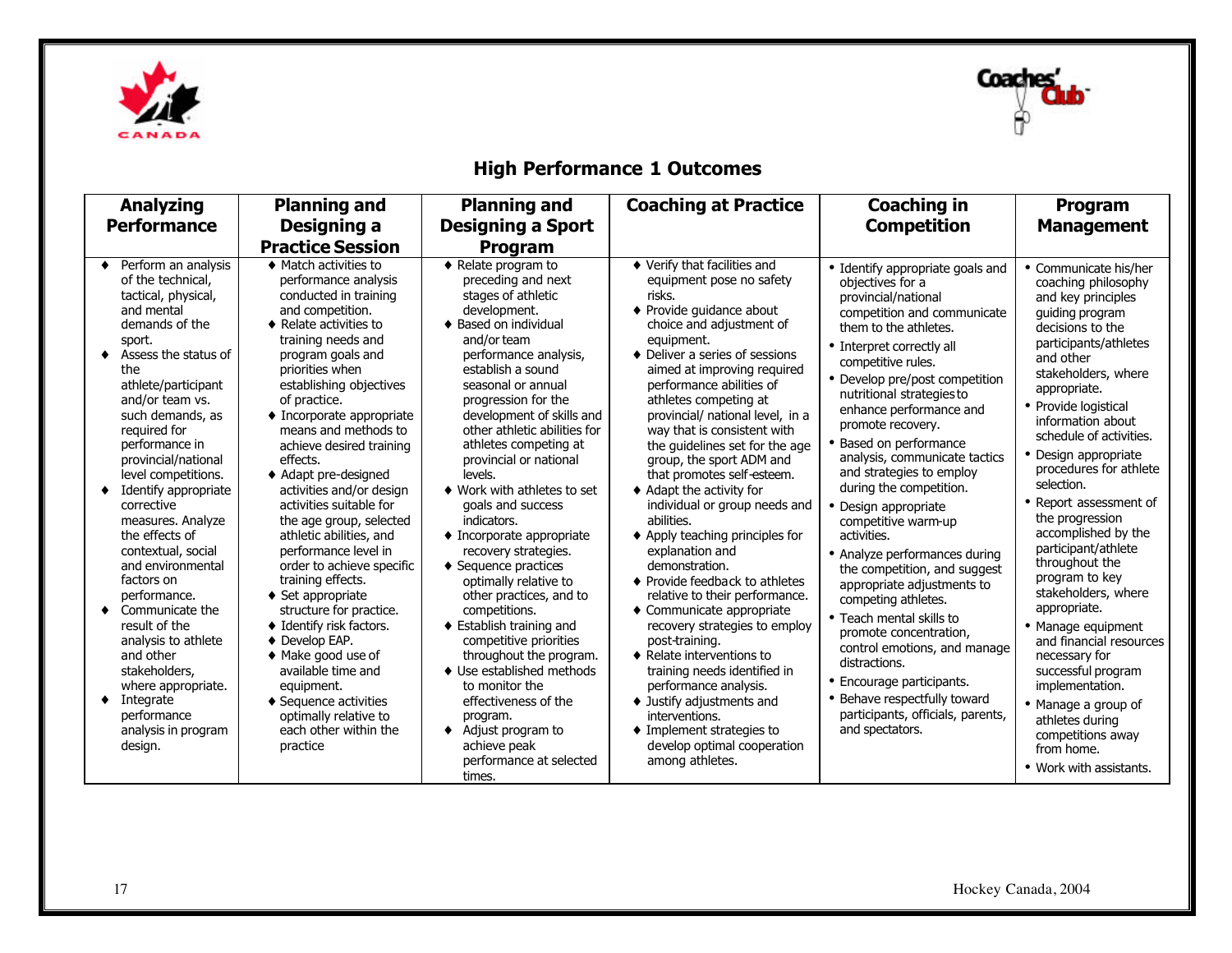



### **High Performance 2 Outcomes**

| <b>Analyzing</b><br><b>Performance</b>                                                                                                                                                                                                                                                                                                                                                                                                                                                                                                                                                                                                                                                               | <b>Planning and</b><br>Designing a<br><b>Practice Session</b>                                                                                                                                                                                                                                                                                                                                                                                                                                                                                                                                                                                                                                                                                                                 | <b>Planning and</b><br><b>Designing a Sport</b><br><b>Program</b>                                                                                                                                                                                                                                                                                                                                                                                                                                                                                                                                                                                                                                                                                                                                                                 | <b>Coaching at Practice</b>                                                                                                                                                                                                                                                                                                                                                                                                                                                                                                                                                                                                                                                                                                                                                                                                                                                                       | <b>Coaching in</b><br><b>Competition</b>                                                                                                                                                                                                                                                                                                                                                                                                                                                                                                                                                                                                                                                                                                                                                                                                                | Program<br><b>Management</b>                                                                                                                                                                                                                                                                                                                                                                                                                                                                                                                                                                                                                                                                                                                                                                                                                                 |
|------------------------------------------------------------------------------------------------------------------------------------------------------------------------------------------------------------------------------------------------------------------------------------------------------------------------------------------------------------------------------------------------------------------------------------------------------------------------------------------------------------------------------------------------------------------------------------------------------------------------------------------------------------------------------------------------------|-------------------------------------------------------------------------------------------------------------------------------------------------------------------------------------------------------------------------------------------------------------------------------------------------------------------------------------------------------------------------------------------------------------------------------------------------------------------------------------------------------------------------------------------------------------------------------------------------------------------------------------------------------------------------------------------------------------------------------------------------------------------------------|-----------------------------------------------------------------------------------------------------------------------------------------------------------------------------------------------------------------------------------------------------------------------------------------------------------------------------------------------------------------------------------------------------------------------------------------------------------------------------------------------------------------------------------------------------------------------------------------------------------------------------------------------------------------------------------------------------------------------------------------------------------------------------------------------------------------------------------|---------------------------------------------------------------------------------------------------------------------------------------------------------------------------------------------------------------------------------------------------------------------------------------------------------------------------------------------------------------------------------------------------------------------------------------------------------------------------------------------------------------------------------------------------------------------------------------------------------------------------------------------------------------------------------------------------------------------------------------------------------------------------------------------------------------------------------------------------------------------------------------------------|---------------------------------------------------------------------------------------------------------------------------------------------------------------------------------------------------------------------------------------------------------------------------------------------------------------------------------------------------------------------------------------------------------------------------------------------------------------------------------------------------------------------------------------------------------------------------------------------------------------------------------------------------------------------------------------------------------------------------------------------------------------------------------------------------------------------------------------------------------|--------------------------------------------------------------------------------------------------------------------------------------------------------------------------------------------------------------------------------------------------------------------------------------------------------------------------------------------------------------------------------------------------------------------------------------------------------------------------------------------------------------------------------------------------------------------------------------------------------------------------------------------------------------------------------------------------------------------------------------------------------------------------------------------------------------------------------------------------------------|
| • Describe the concept<br>of performance in<br>national/ international<br>level competitions.<br>• Perform an analysis of<br>the technical, tactical,<br>physical, and mental<br>demands of the sport.<br>Assess the status of<br>the athlete vs. such<br>demands, as required<br>for performance in<br>national/ international<br>level competitions.<br>• Identify appropriate<br>corrective measures.<br>• Analyze the effects of<br>contextual, social and<br>environmental factors<br>on performance.<br>• Communicate the<br>result of the analysis<br>to athlete/participant<br>and other<br>stakeholders, where<br>appropriate.<br>• Integrate performance<br>analysis in program<br>design. | • Match activities to<br>performance analysis<br>conducted in training and<br>competition.<br>• Relate activities to training<br>needs and program goals<br>and priorities when<br>establishing objectives of<br>practice.<br>• Incorporate appropriate<br>means and methods to<br>achieve desired training<br>effects.<br>• Adapt pre-designed<br>activities and/or design<br>activities suitable for the<br>age group, selected athletic<br>abilities, and performance<br>level in order to achieve<br>specific training effects.<br>• Set appropriate structure<br>for practice.<br>• Identify risk factors.<br>• Develop EAP.<br>• Make good use of available<br>time and equipment.<br>• Sequence activities<br>optimally relative to each<br>other within the practice. | • Based on individual and/or<br>team performance analysis,<br>establish a sound annual<br>progression for the<br>development of skills and<br>other athletic abilities<br>appropriate to the age of the<br>athletes competing at<br>national or<br>international/national levels.<br>• Work with athletes to set<br>goals and success indicators.<br>• Evaluate likely causes of<br>fatigue and incorporate<br>appropriate recovery<br>strategies.<br>• Sequence practices optimally<br>relative to other practices,<br>and to competitions.<br>• Establish training and<br>competitive priorities<br>throughout the program.<br>• Use established methods to<br>monitor the effectiveness of<br>the program, or and design<br>others where appropriate.<br>• Adjust program to achieve<br>peak performance at<br>selected times. | • Deliver a series of sessions<br>aimed at improving required<br>performance abilities of athletes<br>competing at national/<br>international level, in a way that<br>is consistent with the guidelines<br>set for the age group, the sport<br>ADM, and that promotes self-<br>esteem.<br>• Adapt the activity for individual<br>or group needs and abilities.<br>• Apply teaching principles for<br>explanation and demonstration<br>• Provide feedback to athletes<br>relative to their performance.<br>• Communicate appropriate<br>recovery strategies to employ<br>post-training.<br>• Relate interventions to training<br>needs identified in performance<br>analysis.<br>• Justify adjustments and<br>interventions. Implement<br>strategies to develop optimal<br>cooperation among athletes.<br>Provide guidance about choice<br>and adjustment of equipment<br>for maximal performance. | • Identify appropriate goals<br>and objectives for a<br>national/international<br>competition and<br>communicate them to the<br>athletes.<br>• Interpret correctly all<br>competitive rules.<br>• Develop pre/post<br>competition nutritional<br>strategies to enhance<br>performance and promote<br>recovery.<br>• Based on performance<br>analysis, communicate<br>tactics and strategies to<br>employ during the<br>competition.<br>• Design appropriate<br>competitive warm-up<br>activities.<br>• Analyze performances<br>during the competition,<br>and suggest appropriate<br>adjustments to competing<br>athletes.<br>• Teach mental skills to<br>promote concentration,<br>control emotions, and<br>manage distractions.<br>• Encourage participants.<br>Behave respectfully<br>toward participants,<br>officials, parents, and<br>spectators. | • Communicate his/her<br>coaching philosophy and<br>key principles guiding<br>program decisions to the<br>participants/athletes and<br>other stakeholders, where<br>appropriate.<br>• Provide logistical<br>information about<br>schedule of activities.<br>• Design appropriate<br>procedures for athlete<br>selection.<br>• Report assessment of the<br>progression accomplished<br>by the participant/athlete<br>throughout the program<br>to key stakeholders,<br>where appropriate.<br>• Manage equipment and<br>financial resources<br>necessary for successful<br>program implementation.<br>• Manage a group of<br>athletes during high level<br>competitions away from<br>home.<br>• Supervise assistant<br>coaches and support staff.<br>• Identify experts who can<br>bring a contribution to the<br>program, and evaluate<br>their contribution. |